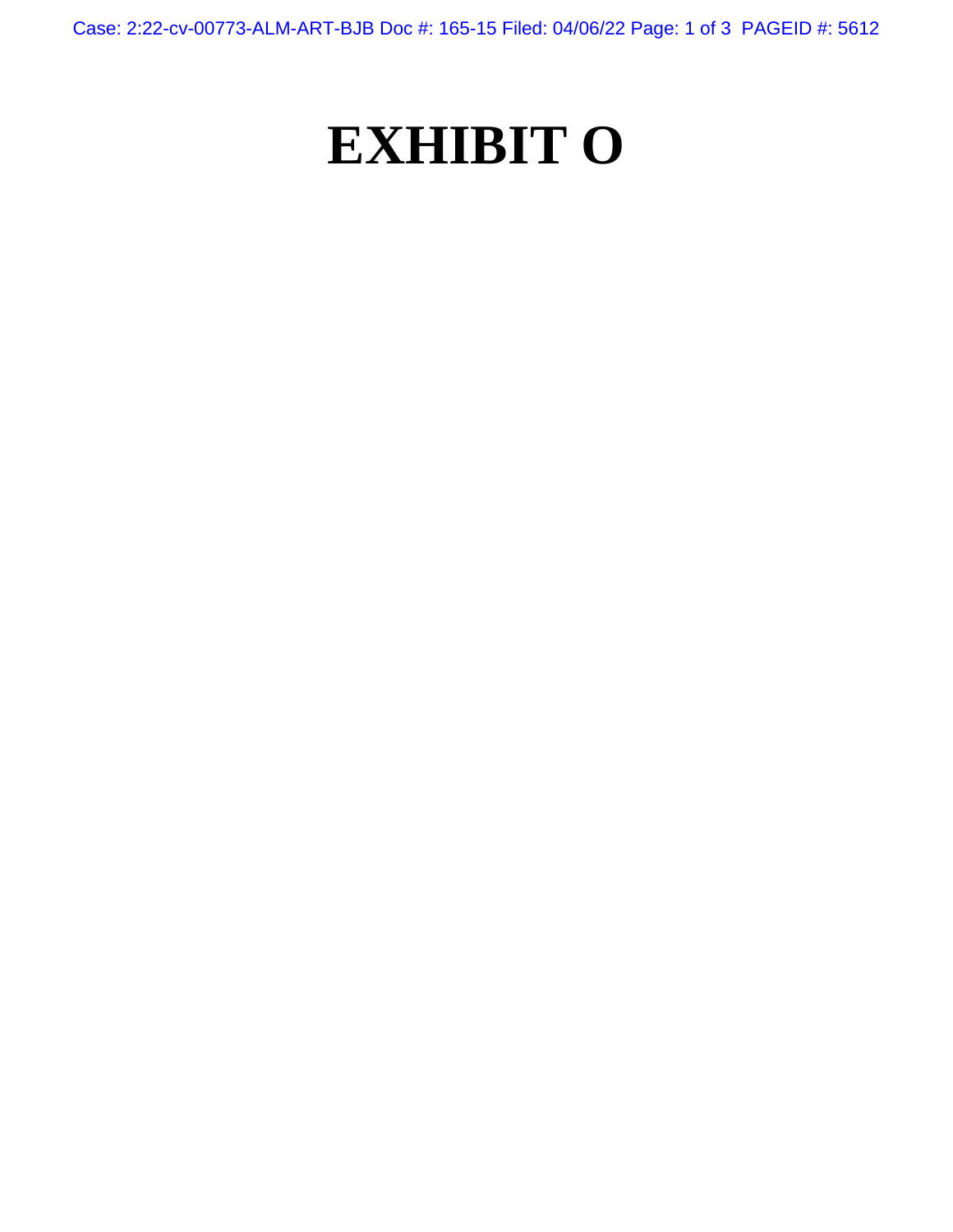## **IN THE UNITED STATES DISTRICT COURT FOR THE SOUTHERN DISTRICT OF OHIO EASTERN DIVISION**

MICHAEL GONIDAKIS et al.,

Plaintiffs,

THE OHIO ORGANIZING COLLABORATIVE, COUNCIL ON AMERICAN-ISLAMIC RELATIONS, OHIO, OHIO ENVIRONMENTAL COUNCIL, SAMUEL GRESHAM JR., AHMAD ABOUKAR, MIKAYLA LEE, PRENTISS HANEY, PIERRETTE TALLEY, and CRYSTAL BRYANT,

Case No. 2:22-cv-00773

Circuit Judge Amul R. Thapar Chief Judge Algenon L. Marbley Judge Benjamin J. Beaton Magistrate Judge Elizabeth Preston Deavers

Intervenor-Plaintiffs,

v.

FRANK LAROSE, in his official capacity,

Defendant.

## **[PROPOSED] ORDER GRANTING MOTION FOR PRELIMINARY INJUNCTION BY INTERVENOR-PLAINTIFFS**

Pending before the Court is the motion for preliminary injunction of Intervenor-Plaintiffs the Ohio Organizing Collaborative, Council on American-Islamic Relations, Ohio, Ohio Environmental Council, Samuel Gresham, Jr., Ahmad Aboukar, Mikayla Lee, Prentiss Haney, Pierrette Tally, and Crystal Bryant (collectively, the "OOC Plaintiffs"). Having considered the arguments of the parties and the record before the Court, it is hereby **ORDERED** that the OOC Plaintiffs' Motion is **GRANTED** for the reasons set forth below:

1. The OOC Plaintiffs have demonstrated that they are likely to prevail on the merits of their claims.